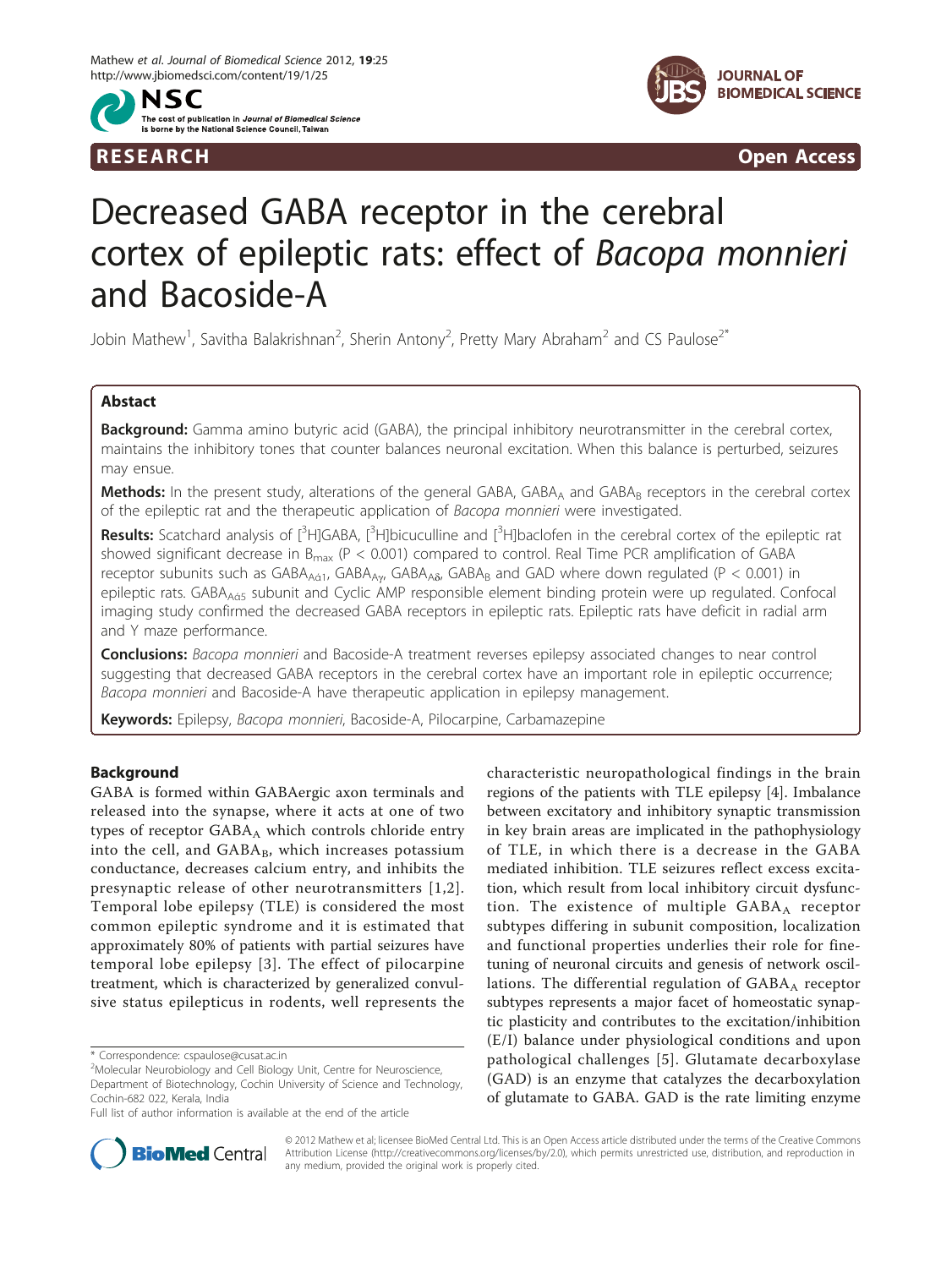of GABA synthesis and it is used as a marker for GABAergic activity [\[6\]](#page-11-0). cAMP response element-binding protein (CREB) is a transcription factor that has been implicated in the activation of protein synthesis required for long-term memory and seizure formation [\[7](#page-11-0)]. Findings shows that  $GABA_B$  receptor subunit gene expression in hippocampal neurons is mediated through the CREB by binding to unique cAMP response elements in the alternative promoter regions [[8\]](#page-11-0). Radial arm maze is a means to examine the neural systems that are involved in memory and the influence of pharmacological compounds on memory [[9,10\]](#page-11-0). Y-maze used to evaluate the spatial learning by the different animal models of the rats [\[11\]](#page-11-0)

The potential for antiepileptic drugs to negatively impact cognitive abilities is of significant concern because they are the major therapeutic modality for control of seizures. An increased risk for cognitive deficits has been noted in patients with temporal lobe seizures. Moreover, many of the anticonvulsant drugs presently used for treating epilepsy cannot prevent neurodegeneration but rather contribute towards these cognitive deficits [\[12](#page-11-0),[13\]](#page-11-0). The available anti-epileptic drugs are not curative since they mostly treat the symptoms of the disease and render little help to alleviate its cause. This has instilled a renewed interest in traditionally used herbal drugs and formulations, which are safe in prolonged usage for the management of epilepsy.

Bacopa monnieri is well known for its neuropharmacological effects. It is currently recognized as being effective in the treatment of mental illness and epilepsy [[14\]](#page-11-0). Treatments with Bacopa monnieri extract [[15\]](#page-11-0) have enhanced learning ability. Cognition-facilitating effect was due to two active saponins, bacosides A and B present in the ethanol extract [[16\]](#page-11-0). These active principles, apart from facilitating learning and memory in normal rats, inhibited the amnesic effects of scopolamine, electroshock and immobilization stress. Crude plant extract or bacosides have also shown anxiolytic effects, antidepressant activity, anticonvulsive action and antioxidant activity [[17\]](#page-11-0). In vitro studies using Bacopa monnieri have been found to inhibit free radical formation and DNA damage in a dose dependent manner [[14\]](#page-11-0). But so far there are very few studies reporting the role of Bacopa monnieri treatment on the functional regulation of GABA receptors. In this study, we investigated the antiepileptic effect of Bacopa monnieri on the GABAergic receptor binding, gene expression in the cerebral cortex and spatial learning and memory in epileptic rats.

# Methods

# Chemicals Used in the Study

Biochemicals used in the present study were purchased from Sigma Chemical Co., St. Louis, USA. All other

reagents were of analytical grade purchased locally [3H] GABA  $[{}^{3}H]$ bicuculline and  $[{}^{3}H]$ baclofen were purchased from NEN life sciences products Inc., Boston, U.S.A.

# Animals

Adult Wistar rats of 250-300 g body weight purchased from Amrita Institue of Medical Sciences, Cochin and Kerala Agriculture University, were used for all experiments. They were housed in separate cages under 12 hrs light and 12 hrs dark periods and were maintained on standard food pellets and water *adlibitum*. All animal care and procedures were taken in accordance with the Institutional, National Institute of Health and CPESCA guidelines.

# Plant material and Preparation of extract

Specimen of Bacopa monnieri (L.) Pennel were collected from Cochin University area and were taxonomically identified and authenticated by Mr. K. P. Joseph, Head, Dept. of Botany (retd.), St. Peter's College, Kollenchery and voucher specimens was deposited at a herbarium (No: MNCB3) of Centre for Neuroscience, Cochin University of Science and Technology, Cochin, Kerala, India. Fresh, whole Bacopa monnieri plant were collected and washed. Leaves, roots and stems of Bacopa monnieri plant were cut into small pieces and dried in shade. 100 g fresh plant dried in shade yielded approximately 15 g powder. Homogenate was extracted at required concentration (300 mg fresh plant/kg body weight) by dissolving 450 mg of dried powder in 80 ml distilled water and used for the study [[18,19](#page-11-0)].

# Induction of Epilepsy in adult rats

Adult male Wistar rats, weighing 250 to 300 g, were housed for 1 to 2 weeks before experiments were performed. Epilepsy was induced by injecting rats with pilocarpine (350 mg/kg body weight i.p.), preceded by 30 min with atropine (1 mg/kg body weight i.p.) to reduce peripheral pilocarpine effects. Within 20 to 40 min after the pilocarpine injection, essentially all the animals developed status epilepticus (SE). Control animals were given saline injection. Behavioural observation continued for 5 hrs after pilocarpine injection. SE was allowed to continue for 1 hr and then control and experimental animals were treated with diazepam (4 mg/kg body weight i.p.). Animals recovered from this initial treatment within 2 to 3 days and were observed for the next 3 weeks. 24 days after pilocarpine treatment, the rats were continuously video monitored for 72 hrs. The behaviour and seizures were captured with a CCD camera and a Pinnacle PCTV capturing software card. One trained technician, blind to all experimental conditions, viewed all videos. Seizure activity was rated according to Racine Scale [[20\]](#page-11-0). Seizures were assessed by viewing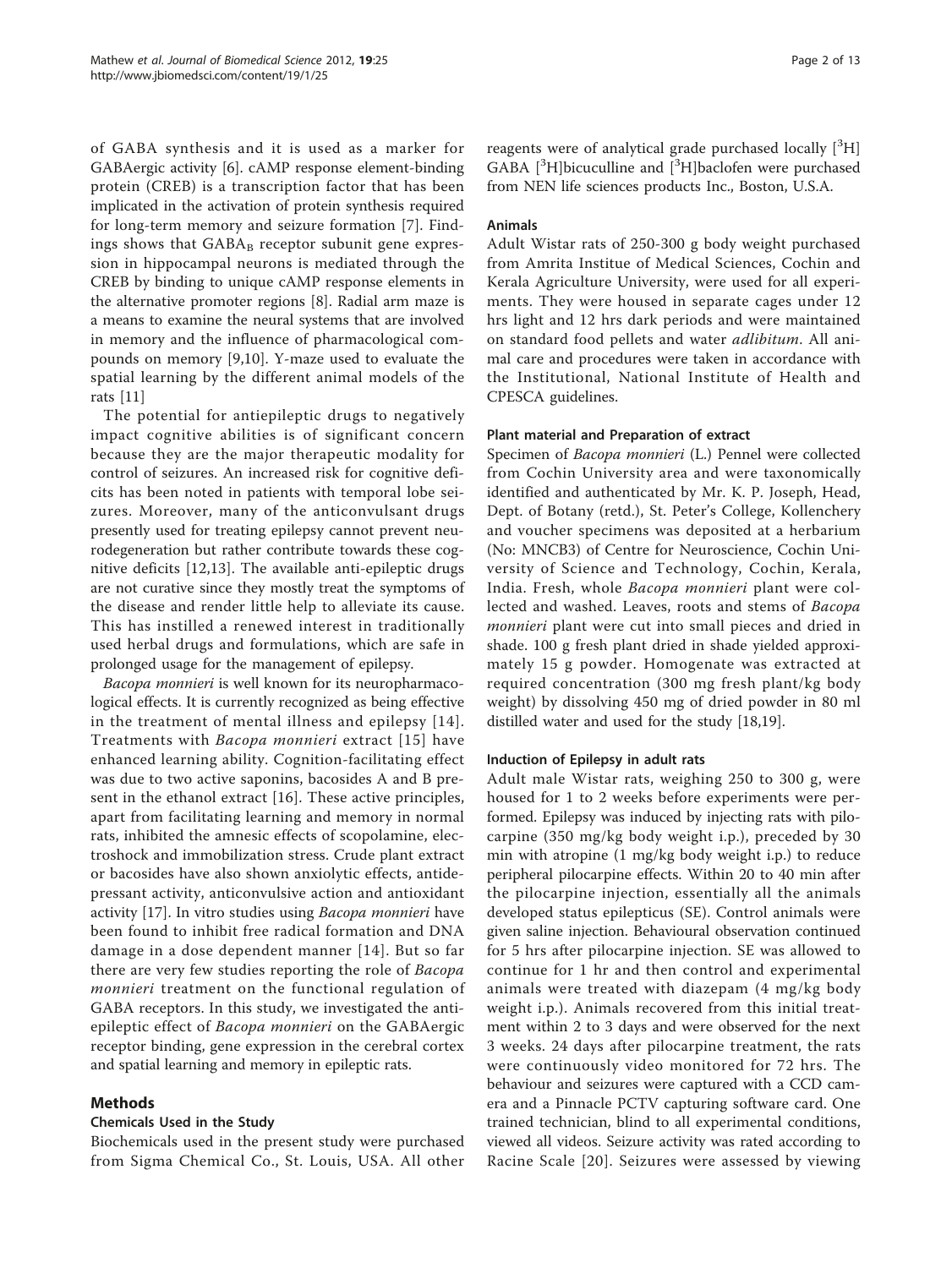behavioural postures (i.e. lordosis, straight tail, jumping/ running, forelimb clonus and/or rearing) during observation of the videos. Experimental rats which showed recurrent seizures were used for the further experiments. Experimental rats were divided into five groups: 1) Control (C), 2) Epileptic (E), 3) Epileptic rats treated with *Bacopa monnieri* (E+B), 4) Epileptic rats treated with bacoside-A  $(E+D)$ , 5) Epileptic rats treated with carbamazepine (E+C). Bacopa monnieri treated rats were given extract of Bacopa monnieri orally in the dosage 300 mg/kg body weight/day for 15 days. Carbamazepine- a standard drug used for the treatment of epilepsy was given orally in the dosage 150 mg/kg body weight/day for 15 days. Bacoside-A was given orally in the dosage 150 mg/kg body weight/day for 15 days. After the treatment the rats were sacrificed and the tissues were stored in -80°C.

## Protein Determination

Protein was measured by the method of Lowry et al [[21](#page-11-0)] using bovine serum albumin as standard. The intensity of the purple blue colour formed was proportional to the amount of protein, which was read in a spectrophotometer at 660 nm.

# GABA Receptor Binding Assay

 $[^3H]$ GABA binding to GABA,  $[^3H]$ bicuculline to GABA<sub>A</sub> and  $[^3\mathrm{H}]$ baclofen binding to  $\mathrm{GABA_B}$  receptors were assayed in triton x-100 treated synaptic membranes according to the procedure of Kurioka et al [\[22](#page-11-0)]. Crude synaptic membrane was prepared using sodium-free 10 mM Tris buffer  $(P^{H}7.4)$ . Each assay tube contained a protein concentration of 100 mg. In saturation binding experiments, 5-40 nM of [<sup>3</sup>H] GABA incubated with and without excess of unlabelled GABA (100 μM). The incubation was continued for 20 min at 40°C and terminated by centrifugation at 35000 xg for 20 min.  $[^3H]$ GABA in the pellet was determined by liquid scintillation spectrometry. Specific binding was determined by subtracting non-specific binding from the total binding.

# Real-Time Polymerase Chain Reaction

Total RNA was isolated from the cerebral cortex of control and experimental rats using Tri reagent. RNA was reverse transcribed using ABI PRISM cDNA Archive kit. 20 μl of the reaction mixture contained 0.2 μg total RNA, 10X RT buffer, 25X dNTP mixture, 10X Random primers, MultiScribe RT (50 U/ $\mu$ l) and RNAase free water. The reactions were carried out at 25°C for 10 minutes and 37°C for 2 hours using an Eppendorf Personal Cycler. Real-Time PCR assays were performed using specific primer and fluorescently labeled Taq probe in an ABI 7300 Real-Time PCR instrument (Applied Biosystems). The TaqMan reaction mixture of 20 μl contained 25 ng of total RNA-derived cDNAs, 200 nM each of the forward primer, reverse primer and TaqMan probe for specific gene, endogenous control, bactin and 12.5 μl of TaqMan 2X Universal PCR Mastermix. The thermocycling profile conditions used were: 50°C - 2 minutes - Activation; 95°C - 10 minutes - Initial Denaturation; followed by 40 cycles of 95°C - 15 seconds - Denaturation and 60°C-1 minute - Annealing. The ΔΔCT method of relative quantification was used to determine the fold change in expression. This was done by first normalizing the resulting threshold cycle (CT) values of the target mRNAs to the CT values of the internal control β-actin in the same samples ( $ΔCT =$  $CT_{Target}$  -  $CT_{\beta\text{-actin}}$ ). It was further normalized with the control ( $Δ\Delta CT = ΔCT - CT$  control). The fold change in expression was then obtained as  $(2^{-\Delta\Delta CT})$  and expressed as  $\log 2^{-\Delta\Delta CT}$ .

The sequences of the probe were

GABA<sub>Aά1</sub> :- ATTTGGGAGCTATGCTTATACAAGA GABA<sub>Aά5</sub> :- CAGCACCAGCACAGGTGAATATACA GABA<sub>Ay3</sub> :- GCATGCTCGGTCCAGGAGGGTGGAA GABA<sub>Aδ</sub> :- CCGCACCATGGCGCCAGAGCAATGA GAD65:- AGTCATTACAAATCT TGCCC The sequences of the primers were GABA<sub>Aά1</sub> 5' aca aga agc cag aga aca agc cag 3'

5' GAG GTC TAC TGG TAA GCT CTA CCA 3'

GABA<sub>Aά5</sub> 5' TGA GAT GGC CAC ATC AGA AGC AGT 3'

5' TCA TGG GAG GCT GGA GTT TAG TTC 3'

GABAAg3 5' CAG AGA CAG GAA GCT GAA AAG CAA 3'

5' CGA AGT GAT TAT ATT GGA CTA AGC 3'

GABA<sub>A</sub><sup>5</sup> TGT GAG CAA CCG GAA ACC AAG CAA-3'

5' CGT GTG ATT CAG CGA ATA AGA CCC-3'

GAD65 5'GCCCAGGCTCATCGCATTCA-3'

5'AGTCATTACAAATCT TGCCC-3'

## Linear regression analysis for Scatchard plots

The data were analysed according to Scatchard [\[23\]](#page-11-0). The specific binding was determined by subtracting non-specific binding from the total. The binding parameters, maximal binding  $(B_{\text{max}})$  and equilibrium dissociation constant  $(K_d)$ , were derived by linear regression analysis by plotting the specific binding of the radioligand on X-axis and bound/free on Y-axis. The maximal binding is a measure of the total number of receptors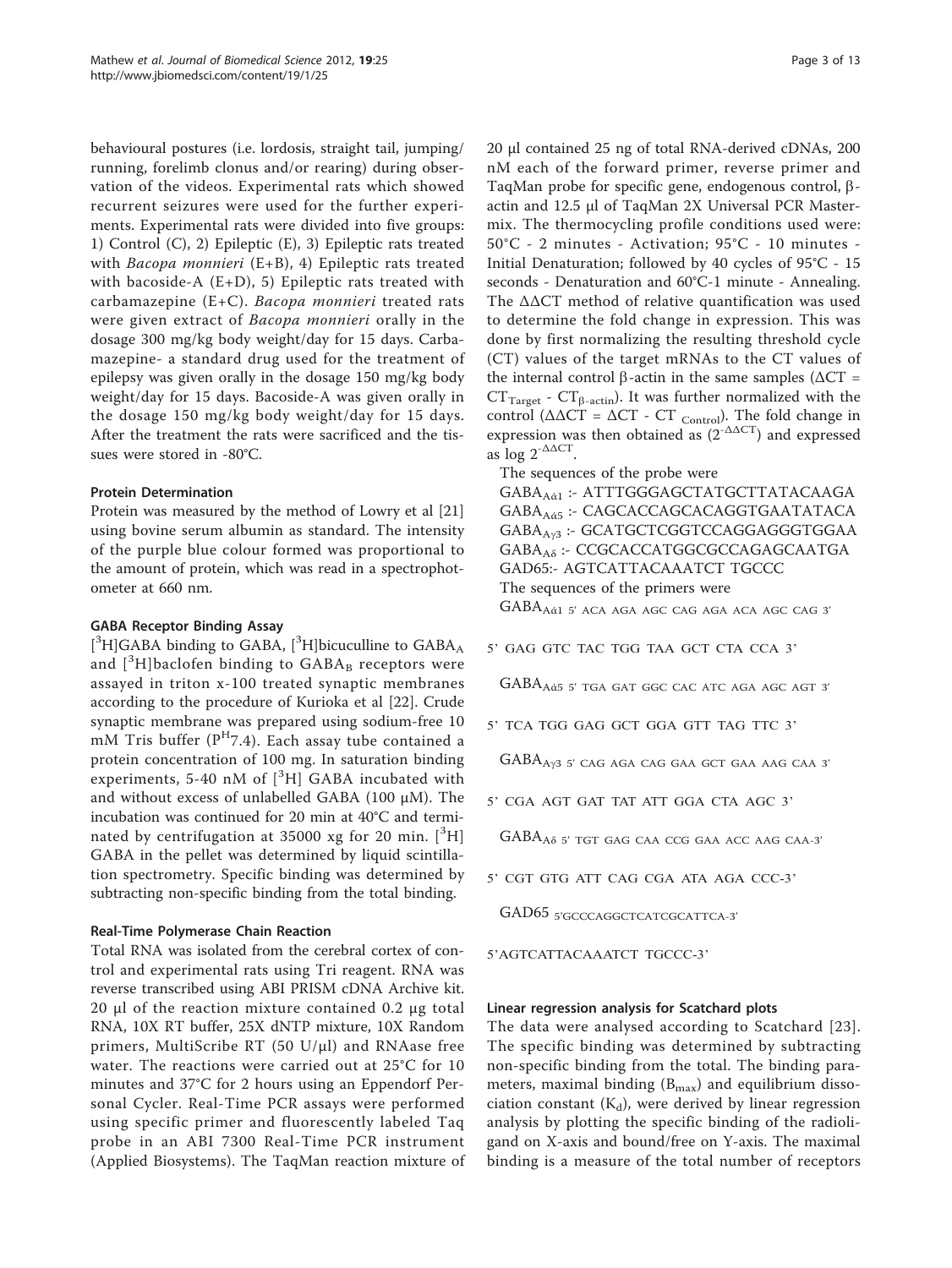present in the tissue and the equilibrium dissociation constant is the measure of the affinity of the receptors for the radioligand.  $K_d$  is inversely related to receptor affinity.

## Radial Maze Test

Radial maze behavioral testing was conducted under normal room lighting and utilized an eight armed radial maze elevated 100 cm from the floor. Each arm of the maze (11.5 cm wide) extended 68.5 cm from an octagonally shaped central platform (40 cm across). Black Plexiglas walls (11.5 cm high) were present only for the first 20 cm of each arm to prevent the rat crossing from one to another without returning to the central platform. Circular food wells (1.3 cm deep, 3.2 cm diameter) were located 2.5 cm from the end of each arm. The maze was centered in an enclosed room where lighting and spatial cues (e.g., posters, door, and boxes) remained constant throughout the course of the experiment. Arms were baited by placing one raisin in each food well.

Rats were placed on the maze 3 days prior to the start of formal acquisition testing in order to habituate them to the apparatus. On the first day of habituation, 4 food pellets were scattered along the length of each arm. The rats were then systematically confined to each arm for 1 min to ensure their exposure to the entire maze. On the second day of habituation, the previous day's procedure was repeated except that the animals were not confined to each arm following 5 min of exploration. On the third day, one food pellet was placed in the food well at the end of each arm and a second was placed halfway down each arm. Once the rats were habituated to the maze, testing began. Trials began by placing a single rat in the center of the maze facing away from the experimenter. The trial ended when the rat had obtained all 4 pellets or 5 min had elapsed, whichever occurred first. Rats were run until they achieved criterion performance for task acquisition. Criterion was attained when the rat collected 3 out of the 4 food pellets within their first 4 arm entries within a trial (while still completing the trial) with this level of performance being maintained for 5 consecutive criterion performance. The number of trials up to and including the last of these 5 criterion performance formed the "number of trials to criterion" measure. Experimental subjects were tested under blind conditions. The time of testing was consistent from day to day for each subject but testing of the various treatment groups was distributed randomly throughout the day.

# Y-Maze Test

The Y-maze was made of grey wood, covered with black paper, and consisted of three arms with an angle of 120° between each of the arms. Each arm was 8 cm width  $\times$ 30 cm length  $\times$ 15 cm height. The three identical arms were randomly designated: Start arm, in which the mouse started to explore (always open); Novel arm, which was blocked at the 1st trial, but open at the 2nd trial; and the other arm (always open). The maze was placed in a separate room with enough light. The floor of the maze was covered with sawdust, which was mixed after each individual trial in order to eliminate olfactory stimuli. Visual cues were placed on the walls of the maze.

The Y-maze test consisted of two trials separated by an inter-trial interval (ITI). The first trial (training) was 10 min duration and allowed the mouse to explore only two arms (start arm and the other arm) of the maze, with the third arm (novel arm) blocked. After a 1 h ITI [[24\]](#page-11-0), the second trial (retention) was conducted, during which all three arms were accessible and novelty vs. familiarity was analyzed through comparing behavior in all three arms. For the second trial, the mouse was placed back in the maze in the same starting arm, with free access to all three arms for 5 min. The time spent in each arm were analyzed data were expressed as percentage of performance in all three arms during the 5 minutes of test [[25](#page-11-0)].

# Confocal imaging

Control and experimental rats were deeply anesthetized with ether. The rat was transcardially perfused with PBS (pH- 7.4) followed by 4% paraformaldehyde in PBS [\[26](#page-11-0)]. After perfusion the brains were dissected and immersion fixed in 4% paraformaldehyde for 1 hr and then equilibrated with 30% sucrose solution in 0.1 M PBS. 40 μm sections were cut using Cryostat (Leica, CM1510 S). The sections were treated with PBST (PBS in 0.05% Triton X-100) for 20 min. Brain slices were incubated overnight at 4°C with rat primary antibody for  $GABA_{A\alpha}1$ . The brain slices were then rinsed with PBST and then incubated with Rhodamine coated secondary antibody. The sections were observed and photographed using confocal imaging system (Leica SP 5).

# Results

Scatchard analysis of  $[^3H]$ GABA binding against GABA in the cerebral cortex of Control, Epileptic, Epileptic + Bacopa monnieri, Epileptic + Bacoside A, and Epileptic + Carbamazepine treated rats

Scatchard analysis of  $[^{3}H]GABA$  against  $GABA$  in the cerebral cortex showed a significant decrease (P < 0.001) in the  $B_{\text{max}}$  of epileptic rats compared to controls.  $K_d$ showed significant decrease ( $P < 0.05$ ) in the epileptic group compared to control. Treatment using Bacopa monnieri, Bacocide-A and Carbamazepine reversed the  $B_{\text{max}}$  to near control (Table [1\)](#page-4-0).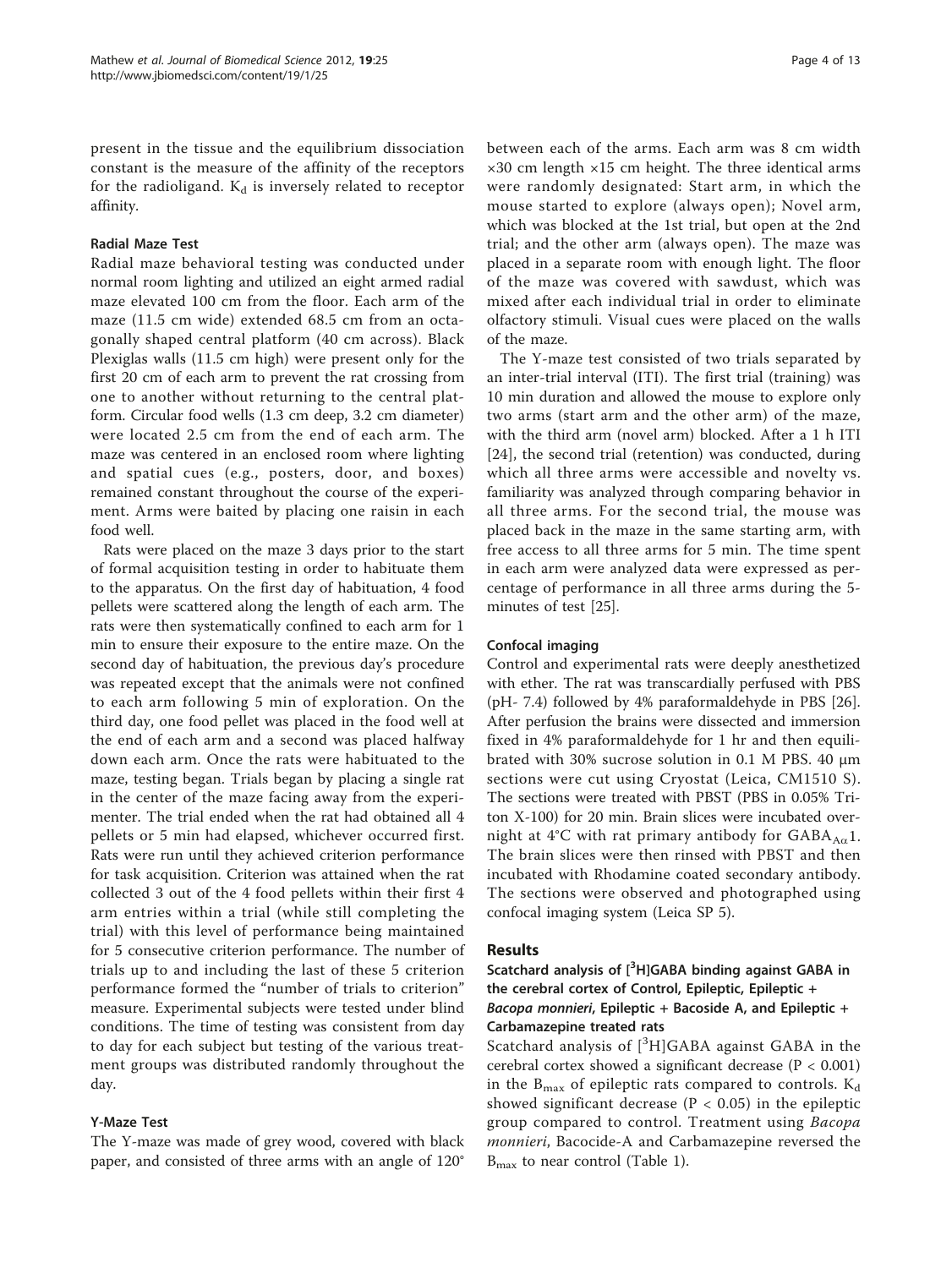<span id="page-4-0"></span>Table 1 Scatchard analysis of [3H]GABA binding against GABA in the cerebral cortex of control and experimental rats

| Group   | $B_{\text{max}}$ (fmoles/mg ptn) | $K_d$ (nM)     |
|---------|----------------------------------|----------------|
|         | $112.3 + 6.3$                    | $2.6 + 0.3$    |
|         | $44.0 + 3.5***$                  | $1.5 + 0.1***$ |
| $E + B$ | $89.8 \pm 5.6^{\text{QQ}}$       | $2.3 + 0.2$    |
| $E+D$   | $93.2 + 4.7^{\text{O}^\text{O}}$ | $2.2 + 0.2$    |
| $F + C$ | $80.7 + 5.2^{\text{QQ}}$         | $21 + 01$      |

Values are mean ± SEM of 4-6 separate experiments. Each group consist of 6- 8 rats \*\*  $p < 0.01$ , \*\*\*  $p < 0.001$  when compared to control, @@ < 0.01, @@@ < 0.001 when compared to epileptic group. C- Control, E- Epileptic, E+B-Epileptic rats treated with Bacopa monnieri, E+D- Epileptic rats treated with Bacoside A and E+C- Epileptic rats treated with Carbamazepine.

# Scatchard analysis of [<sup>3</sup>H]bicuculline against Bicuculline and [<sup>3</sup>H]baclofen against baclofen in the cerebral cortex of Control, Epileptic, Epileptic + Bacopa monnieri, Epileptic + Bacoside A and Epileptic + Carbamazepine, treated rats

Scatchard analysis of  $[^3H]$ bicuculline against bicuculline and [<sup>3</sup>H]baclofen against baclofen in the cerebral cortex showed a significant decrease ( $P < 0.001$ ) in the B<sub>max</sub> of epileptic rats compared to controls.  $K_d$  showed significant decrease ( $P < 0.05$ ) in epileptic group compared to control. Treatment using Bacopa monnieri, Bacocide-A and Carbamazepine reversed the  $B_{\text{max}}$  to near control (Tables 2 and 3).

Real Time-PCR analysis of GABA<sub>Aά1</sub>, GABA<sub>Aά5</sub> GABA<sub>Aγ</sub> and  $GABA_{A\delta}$ , receptor subunit mRNA in the cerebral cortex of Control, Epileptic, Epileptic + Bacopa monnier , Epileptic + Bacoside A and Epileptic + Carbamazepine treated rats Gene expression of GABA $_{A\alpha}$ , GABA $_{A\gamma}$  and GABA $_{A\delta}$ , where showed significant down regulation ( $p < 0.001$ ) in the cerebral cortex of the epileptic rats compared to the control. Gene expression of GABA<sub>Aά5</sub> receptor subunit showed significant up regulation compared to the control. Treatment using Bacopa monnieri, Bacocide-A and

Table 2 Scatchard analysis of [<sup>3</sup>H]bicuculline binding against bicuculline in the cerebral cortex of control and experimental rats

| Group   | $B_{\text{max}}$ (fmoles/mg ptn) | $K_d$ (nM)     |
|---------|----------------------------------|----------------|
|         | $854 + 45$                       | $1.7 + 0.3$    |
| F       | $379 + 39***$                    | $0.9 + 0.1***$ |
| $E + B$ | $75.0 + 5.3^{\textcircled{0}}$   | $1.2 + 0.3$    |
| $F+D$   | 80.1 $\pm$ 6.1 <sup>@@@</sup>    | $1.39 + 0.1$   |
| $F + C$ | $76.5 + 47^{\textcircled{0}}$    | $138 + 02$     |

Values are mean ± SEM of 4-6 separate experiments. Each group consist of 6- 8 rats \*\* p < 0.01, \*\*\* p < 0.001 when compared to control, @@ < 0.01, @@@ < 0.001 when compared to epileptic group. C- Control, E- Epileptic, E+B-Epileptic rats treated with Bacopa monnieri, E+D- Epileptic rats treated with Bacoside A and E+C- Epileptic rats treated with Carbamazepine.

Table 3 Scatchard analysis of  $[^3$ H]baclofen binding against Baclofen in the cerebral cortex of control and experimental rats

| Group   | $B_{\text{max}}$ (fmoles/mg ptn)    | $K_d$ (nM)     |
|---------|-------------------------------------|----------------|
|         | $124.3 + 8.5$                       | $1.8 + 0.2$    |
| F       | $91.9 + 6.9***$                     | $1.2 + 0.1***$ |
| $E + B$ | $115.2 + 7.3^{\text{0}}^{\text{0}}$ | $1.6 + 0.3$    |
| $E+D$   | $111.7 + 5.1^{\text{QQ}}$           | $1.3 + 0.1$    |
| $F + C$ | $107.1 \pm 7.7^{\text{QQQ}}$        | $1.4 + 0.2$    |

Values are mean  $\pm$  SEM of 4-6 separate experiments. Each group consist of 6-8 rats \*\*  $p < 0.01$ , \*\*\*  $p < 0.001$  when compared to control, @@ < 0.01, @@@ < 0.001 when compared to epileptic group. C- Control, E- Epileptic, E+B-Epileptic rats treated with Bacopa monnieri, E+D- Epileptic rats treated with Bacoside A and E+C- Epileptic rats treated with Carbamazepine.

Carbamazepine reversed the changes to near control (Figures [1](#page-5-0), [2,](#page-5-0) [3](#page-6-0) and [4](#page-6-0)).

# Real Time-PCR analysis of GABA<sub>B</sub>, GAD65 and CREB mRNA in the cerebral cortex of Control, Epileptic, Epileptic + Bacopa monnieri, Epileptic + Bacoside A and Epileptic + Carbamazepine treated Epileptic rats

Gene expression of CREB *mRNA* showed significant up regulation ( $p < 0.001$ ) in the cerebral cortex of the epileptic rats compared to the control.  $GABA_B$ , and GAD65 mRNA were significantly down regulated compared to the control. Treatment using Bacopa monnieri, Bacoside-A and Carbamazepine were reversed the changes to near control (Figures [5, 6](#page-7-0) and [7\)](#page-8-0).

# Eight-Arm Radial Maze Performance

There was significant increase ( $p < 0.001$ ) in the number of trials required to achieve five consecutive criterion performances in the epileptic rats compared to control. Treatment using Bacopa monnieri and Bacoside-A reversed this change to near control (Figure [8\)](#page-8-0).

## Y-Maze Performance

Time spent in the novel arm was decreed significantly  $(p < 0.001)$  in the epileptic group compared to control. Bacopa monnieri and Bacocide-A treated epileptic rats were showed improved performance (Figure [9](#page-9-0)).

# $GABA_{A\alpha1}$  receptor antibody staining in the Hippocampus of Control, Epileptic, Epileptic + Bacopa monnieri, Epileptic + Bacoside A and Epileptic + Carbamazepine treated Epileptic rats

 $GABA_{A\alpha 1}$  receptor subunit antibody staining in the hippocampus showed a significant decrease ( $p < 0.01$ ) in the  $GABA_{A\alpha 1}$  receptor subunit in epileptic rat compared to control. Bacopa monnieri, Bacoside-A and Carbamazepine treated epileptic rats showed a significant reversal ( $p < 0.05$ ) of the decrease in  $GABA_{A\alpha 1}$  receptor subunit staining in the hippocampus compared to epileptic rats (Figure [10\)](#page-9-0).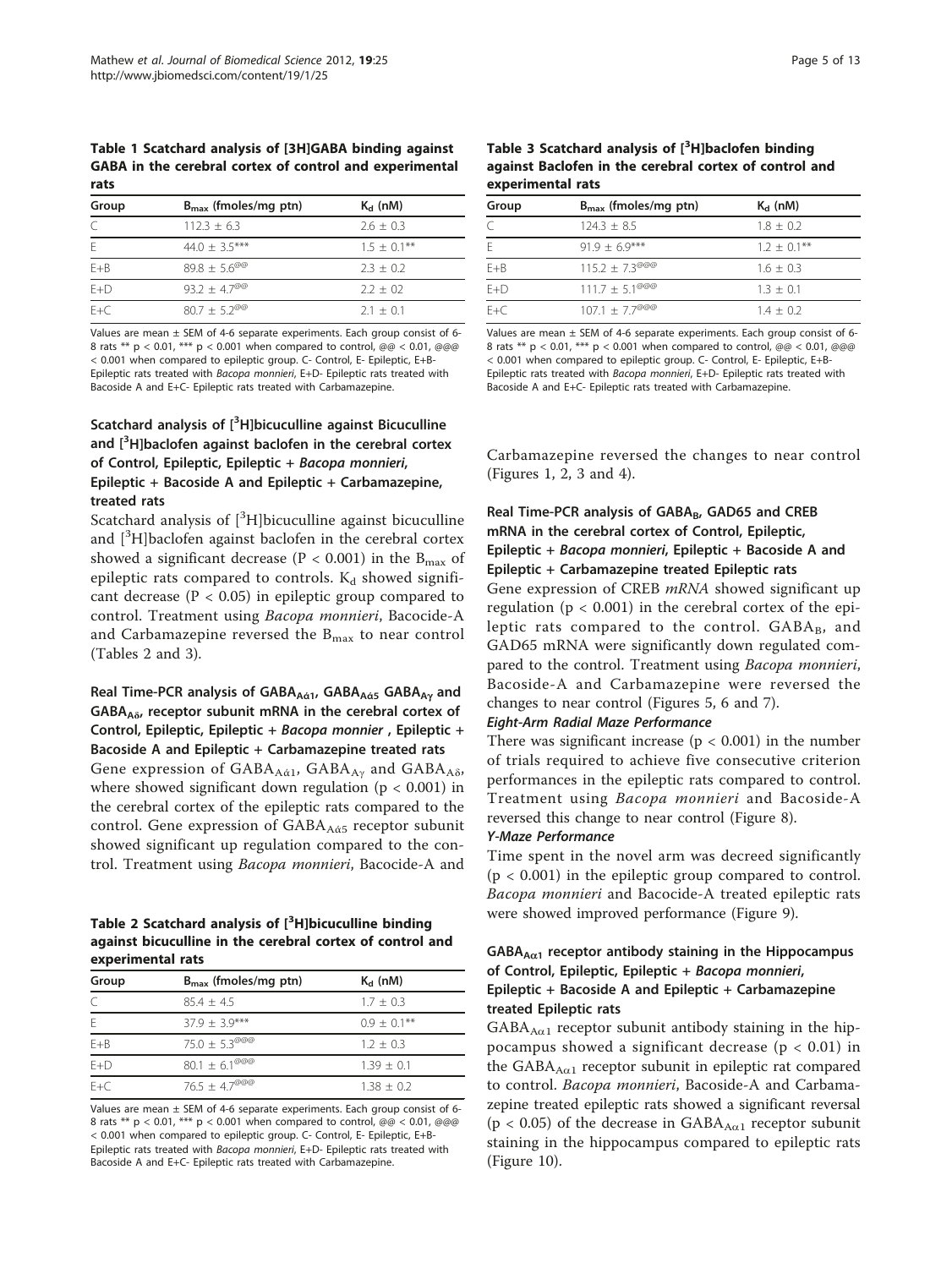<span id="page-5-0"></span>

# **Discussion**

In this study, we focused on the involvement of cortical GABA receptors in temporal lobe epilepsy, associated mood disorders, spatial learning and memory deficit in epileptic rats. TLE is a common end result of braindamaging insults with very different etiologies and initial pathologies, such as genetic malformation, head trauma, stroke, infection or status epilepticus [[27](#page-11-0)]. Although

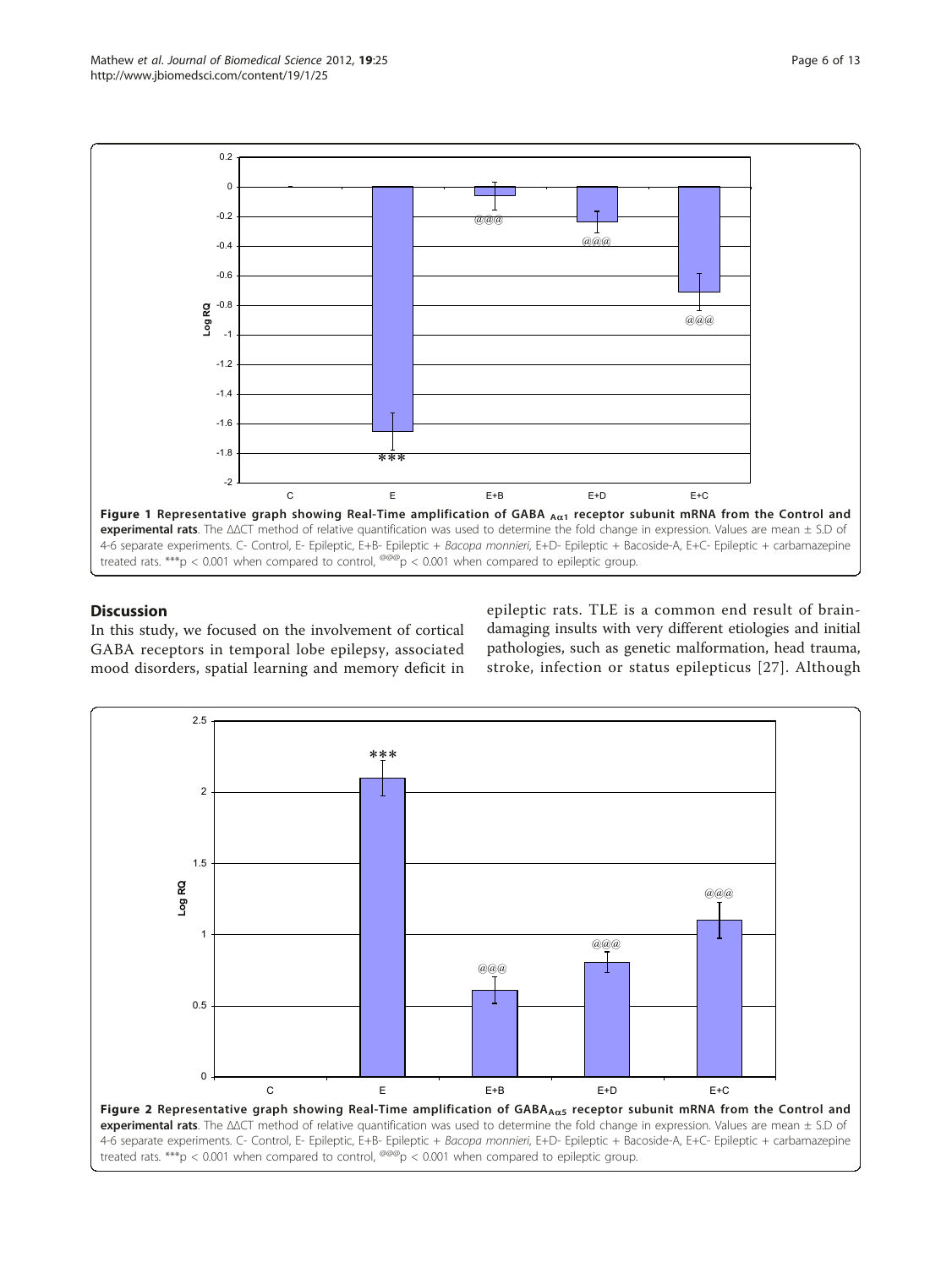<span id="page-6-0"></span>



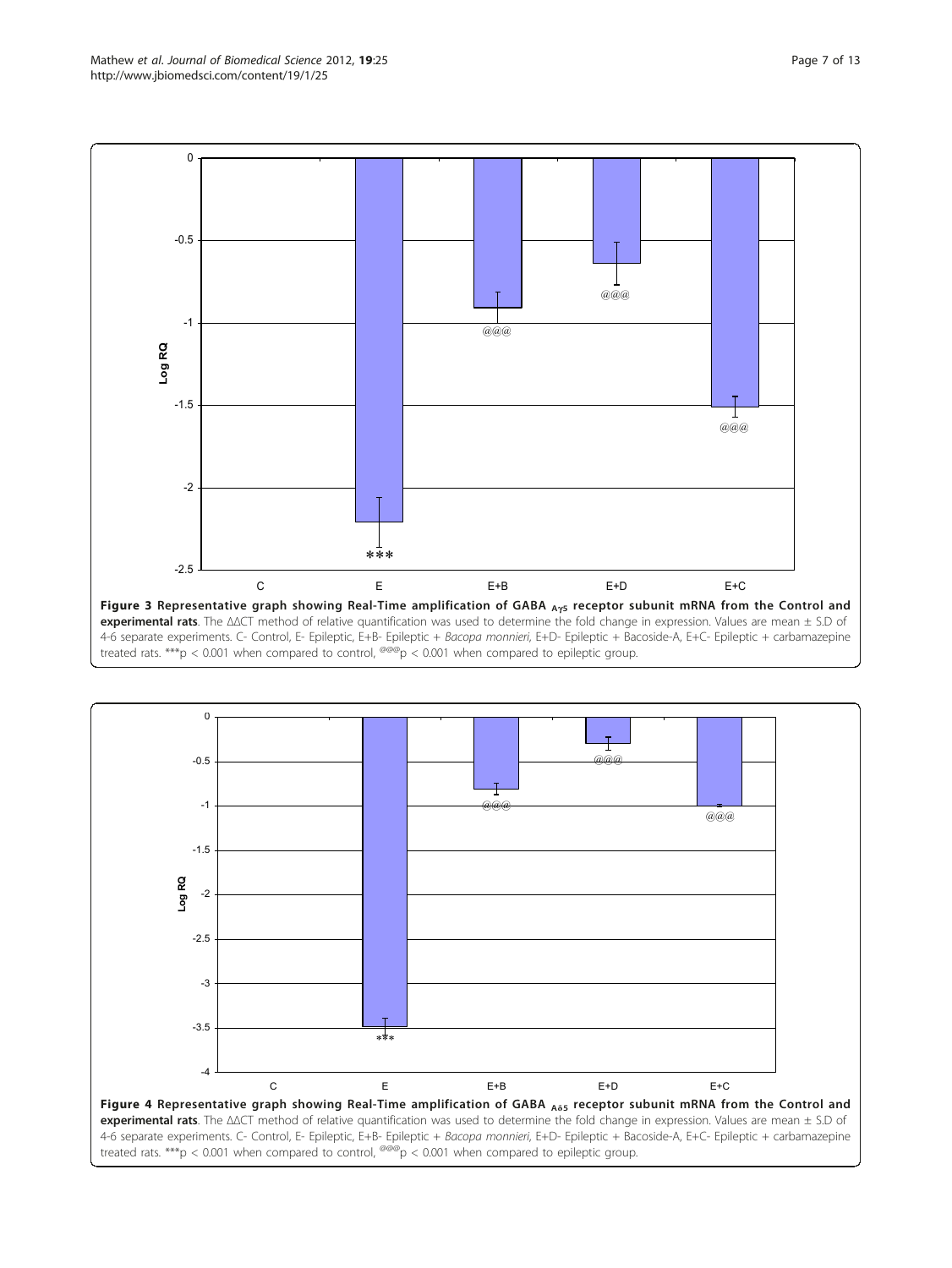<span id="page-7-0"></span>

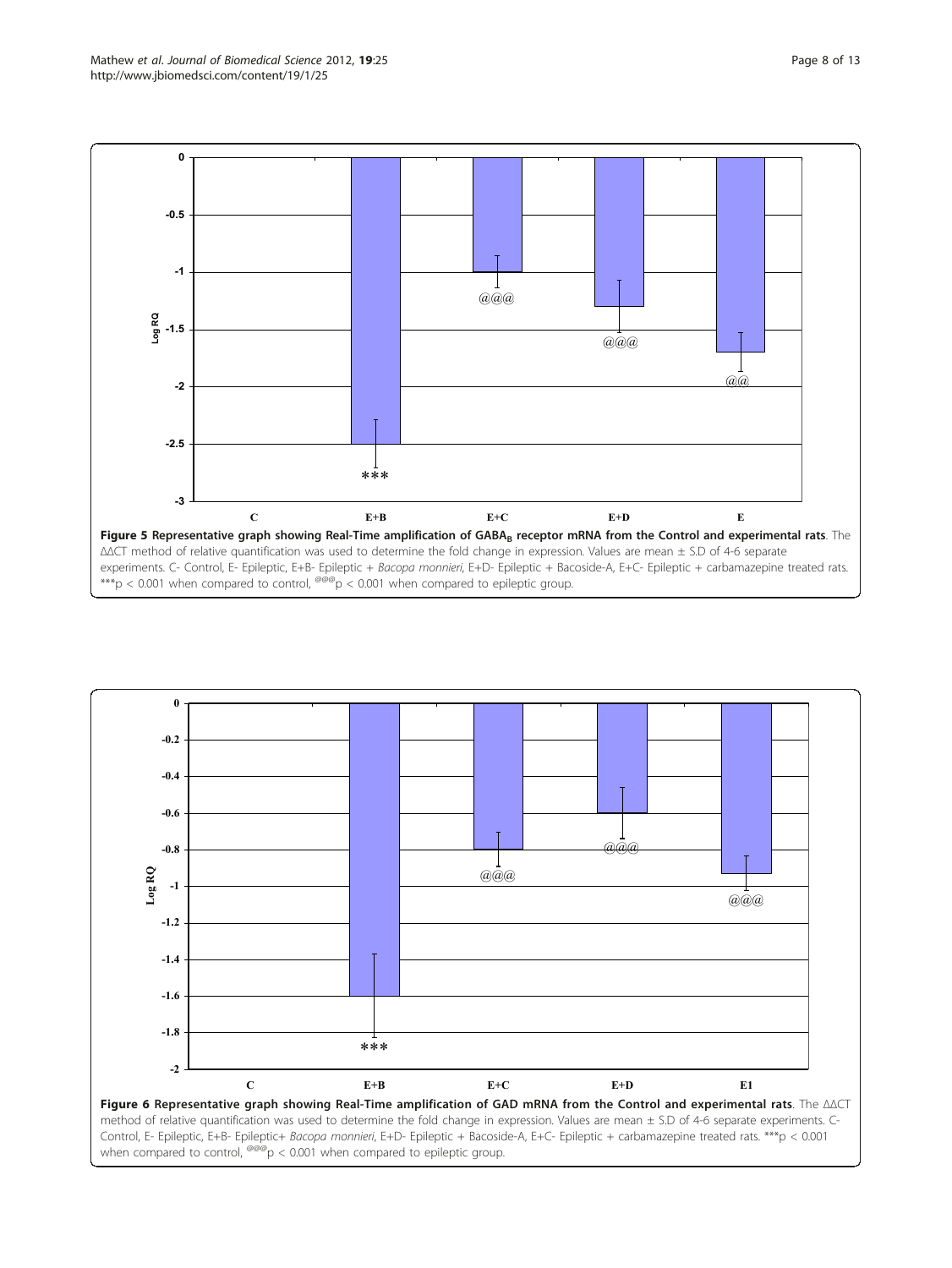<span id="page-8-0"></span>

there are various reports of the anticonvulsant and neuroprotective properties of Bacopa monnieri and its active component Bacoside-A, little effort has been extended to understand their pharmacological action on the GABA receptors in the cerebral cortex of the epileptic rats. GABA is the major inhibitory neurotransmitter in the central nervous system [\[28,29\]](#page-11-0). It exerts an inhibitory action in all forebrain structures and plays a role in the physiopathogenesis of epilepsy [\[30](#page-11-0)].  $GABA_A$ receptor binding influences the early portion of the

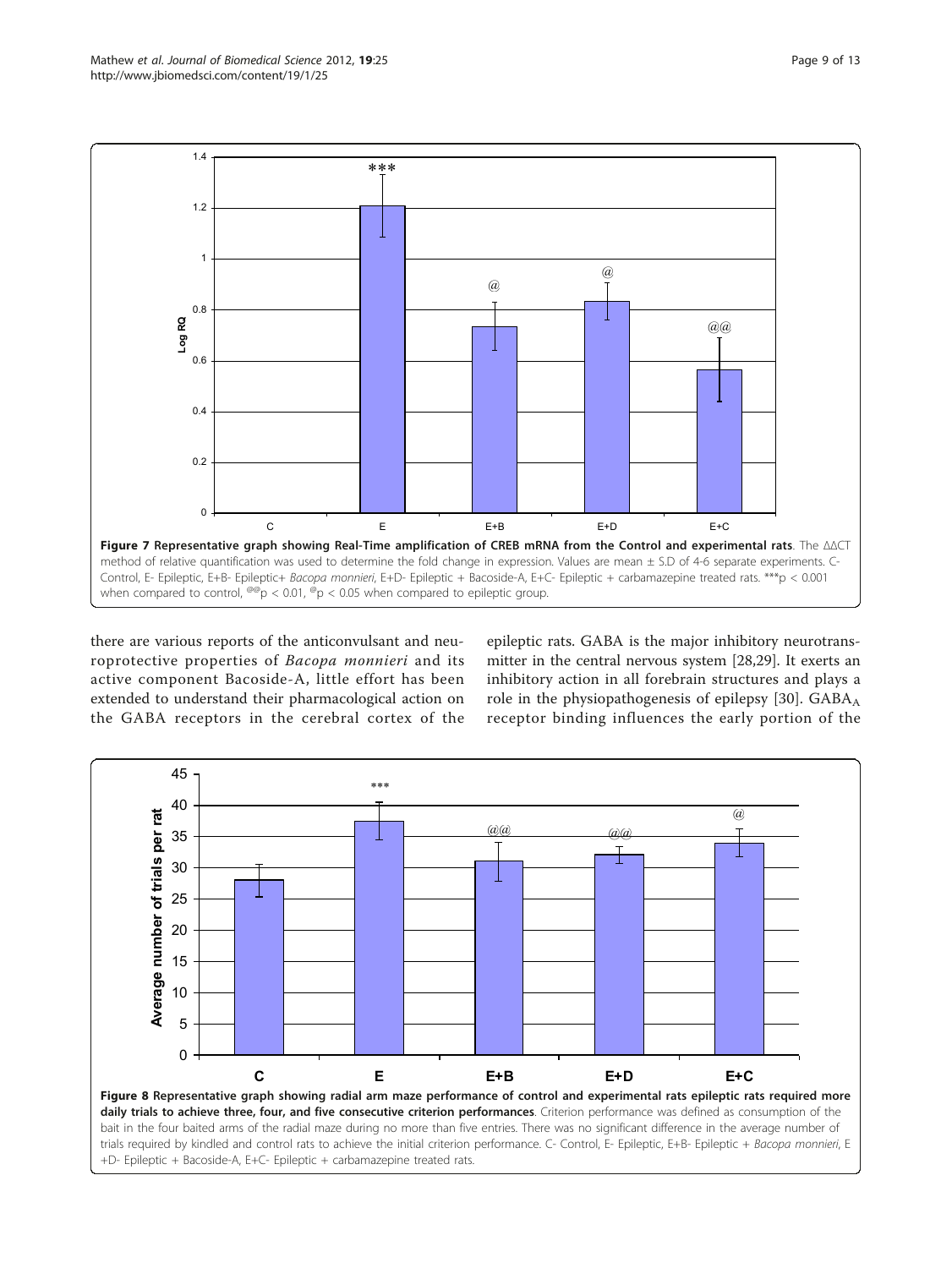<span id="page-9-0"></span>

GABA mediated inhibitory postsynaptic potential, whereas  $GABA_B$  binding influences the late portion.  $GABA_A$  receptor activation in neurons induced a complex physiological response, namely the activation of a Cl<sup>-</sup> conductance in concert with a blockade of the resting  $K^+$  outward conductance results in hyperpolarisation. Both responses were mediated by the activation of  $GABA_A$  receptors, since they were both mimicked by the GABA<sub>A</sub> receptor agonist muscimol and antagonized

by picrotoxin and bicuculline [[2\]](#page-11-0). Reductions of GABA mediated inhibition and decreased activity of GAD has been reported in studies of human epileptic brain tissue. Impairment of GABA functions produces seizures, whereas enhancement results in an anticonvulsant effect [[31,32](#page-12-0)]. Support for a chronic loss of GABAergic function in epileptogenic human cortex has been based on biochemical assays of tissue resected for relief of focal seizure [\[33,34\]](#page-12-0). It is reported that in both epileptic and

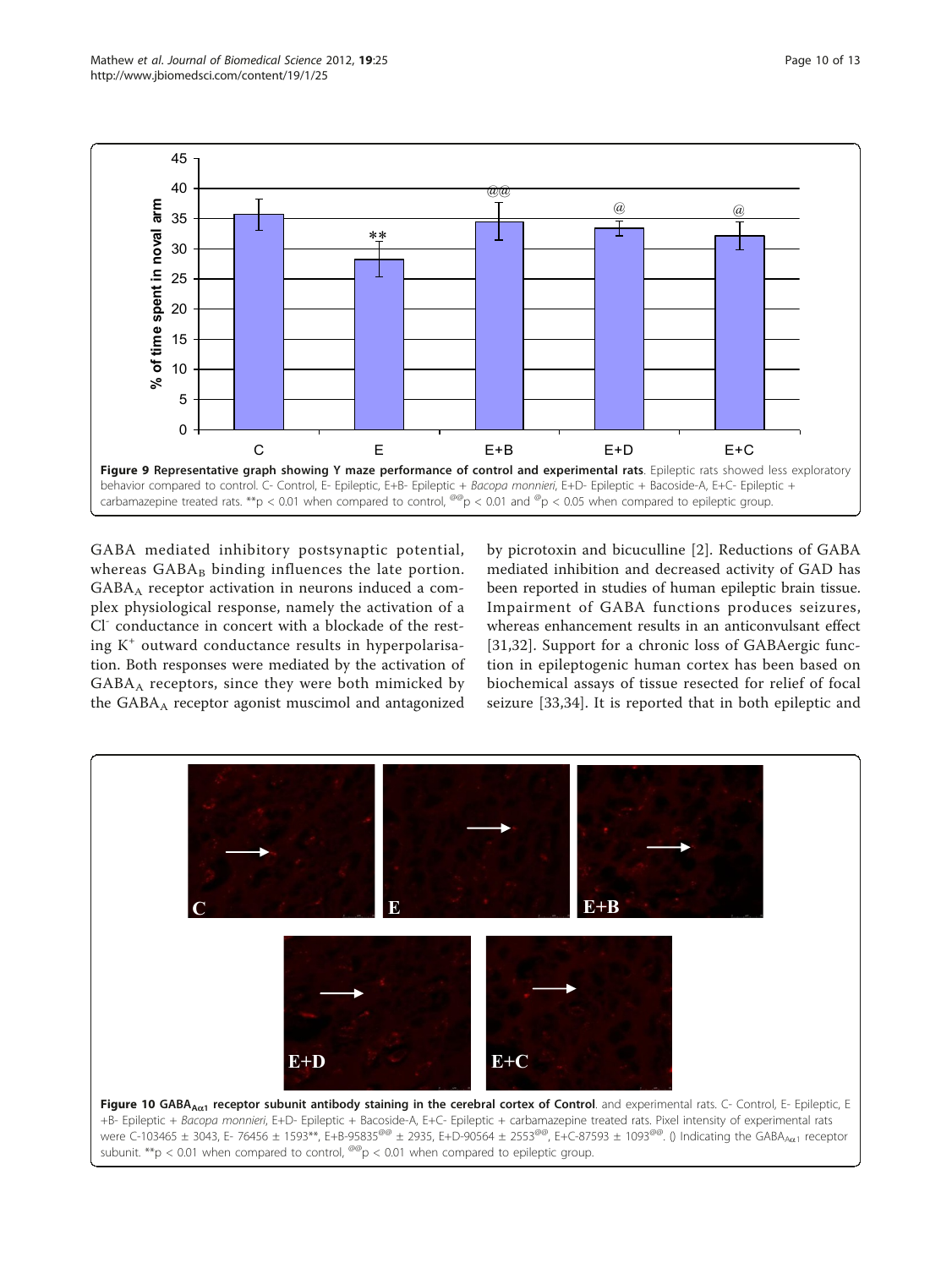histologically damaged cortex, there are significant decreases in GAD and GABA binding [[33\]](#page-12-0). We observed a significant decrease in the  $B_{\text{max}}$  of GABA receptors in the cerebral cortex of epileptic rats compared to control GABA receptors and GAD gene expression patterns were similar to the receptor binding studies. Treatment with Bacopa monnieri and Bacoside-A reversed the receptor alterations in  $B_{\text{max}}$  and gene expression to near control. Previous studies from our lab showed that Bacopa monnieri treatment to epileptic rats reduced the number of seizures per hour which is suggestive of its anticonvulsant property [[35](#page-12-0)]. GAD plays a very important role in maintaining excitatory inhibitory balance of the central nervous system [\[36](#page-12-0)]. Analysis of GAD activity was used as a marker of over all GABAergic activity and was found to be lower in epileptic mice. The enzymatic activity of GAD is the rate limiting step in the production of GABA and GAD serve as a marker of inhibitory neurons. Moreover, preliminary findings indicate that the decrease in GABA is associated with reduced GABA synthesis rather than increased degradation [[37\]](#page-12-0). In order to provide a direct anatomic analysis of GABAergic neurons and terminals in experimental epilepsy, it is demonstrated a significant decrease in immunocytochemically labeled GAD-positive neurons and puncta in and adjacent to an alumina-damaged epileptic focus in monkey motor cortex [[38](#page-12-0)-[40\]](#page-12-0).

There are seizure-dependent increases in CRE-binding activities in various brain regions of the mice [[41\]](#page-12-0). Our study showed that CREB mRNA was significantly decreasing in the cerebral cortex of the epileptic rats. Increased expression of total CREB and phosphorelated CREB found in the human epileptic hippocampus. This when considered with the observation that CREB mediate transcription from the  $GABA_B$  Receptor1b  $(GABA_BR1_b)$  and  $GABA_BR1_b$  promoters [[42](#page-12-0)]; epileptic rats exhibit elevated levels of GABA B Receptor 2  $(GABA_BRs)$  subunit mRNAs and  $GABA_BRs$  antagonist inhibit CREB-DNA binding activity at dose that inhibit seizure behaviour, point to a novel feed back mechanism to  $GABA_B$  receptor in the generation and propagation of seizure.

The incidence of psychiatric diseases in epileptics is significantly higher than in the general population [[43](#page-12-0)-[46\]](#page-12-0). Depressive and anxiety disorders are the most common psychiatric diseases in this patient group. Recent studies employing magnetic resonance spectroscopy (MRS) suggest that unipolar depression is associated with reductions in cortical GABA levels [[47,48](#page-12-0)]. Antidepressant and mood-stabilizing treatments also appear to raise cortical GABA levels and to ameliorate GABA deficits in patients with mood disorders [[49\]](#page-12-0). Anxiety disorders have long been associated with disturbances of GABA function because of the ability of the benzodiazepine anxiolytics to facilitate brain GABA neurotransmission [[50](#page-12-0)]. Interestingly, as with plasma studies MRS also reveals lowered concentrations of GABA in occipital cortex in panic disorder [[51](#page-12-0)] and in subjects with alcohol dependence [[52](#page-12-0)]. We used two validated psychopharmacological method Y-maze test to quantify depression-like and anxiety-like behavior induced by the decreased GABA receptors in the cerebral cortex of the epileptic rats. Our study showed decreased exploratory behaviour in epileptic rats and treatment using Bacopa monnieri and bacoside-A brings back the exploratory behaviour to near control. This can be correlated with the decreased GABA receptors in the cerebral cortex of the epileptic rat interaction through 5-HT pathways. Immobility in rats is considered to be a state of lowed mood or hopelessness which the rodent experience when they are forced to explores in a constrained space from they cannot escape. There are multiple interactions between central GABA and 5-HT pathways, and some of these interactions provide a theoretical framework in which changes in cortical GABA function can lead to some aspects of disrupted 5-HT function seen in depressed patients [[53,54](#page-12-0)]. In addition, interactions between 5-HT and GABA offer a route by which 5-HT targeted treatments might alter GABA function to bring about their therapeutic effect [[55](#page-12-0)]. Nigel et al., [[56\]](#page-12-0) have suggested shared neurobiological processes leading both to seizures and to behavioral, emotional and cognitive disturbance which could possibly explain the how Bacopa monnieri is effective as an anti-convulsant and an anti-depressant. Carbamzepine treatment to epileptic rats also showed a similar effect.

Cerebral cortex plays a key role in memory, attention, perceptual awareness, thought, language, mood and consciousness. Epileptic patients are often suffering from memory and cognitive problems [[57](#page-12-0)-[59\]](#page-12-0). Preliminary studies established that the treatment with crude extract and with the alcoholic extract of Bacopa monnieri plant [[60\]](#page-12-0) enhanced learning ability in rats. The radial arm maze experiment was conducted to study the neurobiological mechanisms that underlie spatial learning and memory functions in experimental. Radial arm maze is a tool to examine the neural systems that are involved in memory, and the influence of pharmacological compounds on memory [[61\]](#page-12-0). Radial arm maze experiment demonstrated the impairment in spatial learning and memory in the model studied. The administration of a crude extract of Bacopa monnieri to epileptic rats decreased the trial to attain the criterion performance in the radial arm maze to control levels. These results confirmed the memory enhancing property of Bacopa mon*nieri* in epileptic rats. It is also reported to facilitate the acquisition, consolidation, retention and recall of learned tasks [[62](#page-12-0)] and improve the speed at which visual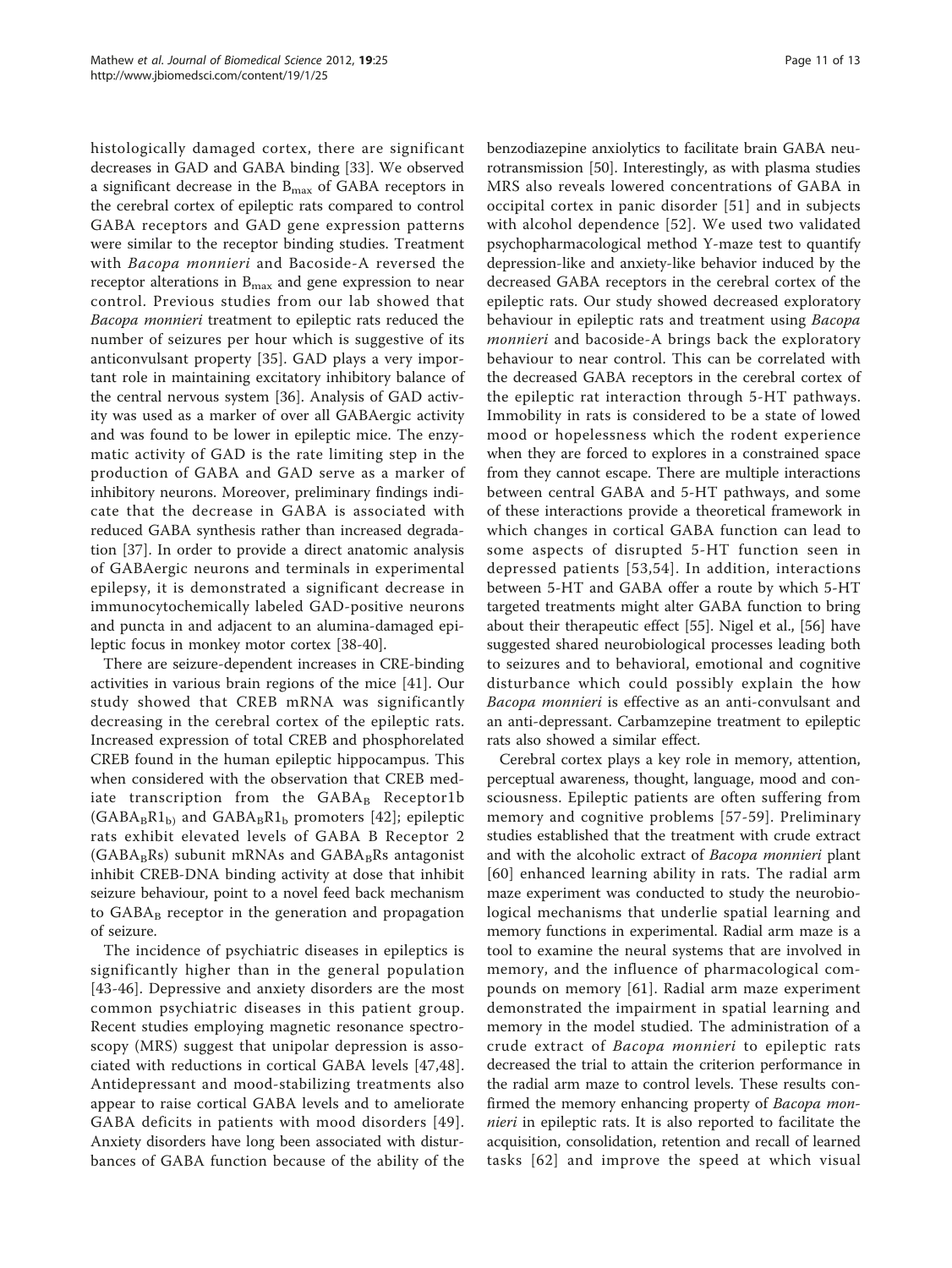<span id="page-11-0"></span>information is processed. Bacopa monnieri extracts and isolated bacosides have been extensively investigated in several studies for their neuropharmacological effects and a number of reports are available confirming their neuroprotective action [\[35](#page-12-0)].

## Conclusion

Our experimental results support that decreased GABA receptors and GAD activity in the cerebral cortex comprise an important role in seizure initiation and mood disorders associated with epilepsy. We conclude from our studies that Bacopa monnieri and Bacoside-A treatment potentiates a therapeutic effect by reversing the alterations in general GABA, GABAA, GABAB receptor binding,  $GABA_A$  receptor subunits,  $GAD$  and  $CREB$ gene expression that occur during epilepsy, resulting an increased GABA mediated inhibition in the over stimulated cerebral cortex neurons. Bacopa monnieri and Bacoside-A treatment also useful for managing the memory problems and mood disorders associated with the epilepsy. This studies showed the therapeutic significance of Bacopa monnieri, and its active component Bacocide-A in the management of epilepsy, associated mood disorders and memory problems.

#### Acknowledgements

This work was supported by research grants from DBT, DST, ICMR, Govt. of India and KSCSTE, Govt. of Kerala to Dr C S Paulose. Jobin Mathew thanks CSIR for JRF.

#### Author details

<sup>1</sup>Department of Zoology, CMS College Kottayam, Kerala-686 001, India. <sup>2</sup>Molecular Neurobiology and Cell Biology Unit, Centre for Neuroscience, Department of Biotechnology, Cochin University of Science and Technology, Cochin-682 022, Kerala, India.

#### Authors' contributions

JM designed the work and carried out the receptor study. SB participated in the gene amplification studies. SAP and PMA participated in the co focal and behavioural studies. All authors read and approved the final manuscript.

#### Competing interests

The authors declare that they have no competing interests.

Received: 3 August 2011 Accepted: 24 February 2012 Published: 24 February 2012

#### References

- Gregory C, Mathews MD: [The Dual Roles of GABA in Seizures and](http://www.ncbi.nlm.nih.gov/pubmed/17304349?dopt=Abstract) [Epilepsy Generate More Excitement.](http://www.ncbi.nlm.nih.gov/pubmed/17304349?dopt=Abstract) Epilepsy Curr 2007, 7:28-30.
- 2. Labrakakis C, Müller T, Schmidt K, Kettenmann H: [GABA\(A\) receptor](http://www.ncbi.nlm.nih.gov/pubmed/9178874?dopt=Abstract) [activation triggers a Cl- conductance increase and a K+ channel](http://www.ncbi.nlm.nih.gov/pubmed/9178874?dopt=Abstract) [blockade in cerebellar granule cells.](http://www.ncbi.nlm.nih.gov/pubmed/9178874?dopt=Abstract) Neuroscience 1997, 79:177-89.
- 3. Williamson PD, Engel JJ, Munari C: Anatomic classification of localizationrelated epilepsies.Edited by: Engel JJ Pedley TA. Epilepsy A Comprehensive Textbook. Lippincott-Raven Publishers, Philadelphia; 1997:2405-2416.
- 4. Cavalheiro EA, Leite JP, Bortolotto ZA, Turski WA, Ikonomidou C, Turski L: [Long-term effects of pilocarpine in rats: structural damage of the brain](http://www.ncbi.nlm.nih.gov/pubmed/1743148?dopt=Abstract) [triggers kindling and spontaneous recurrent seizures.](http://www.ncbi.nlm.nih.gov/pubmed/1743148?dopt=Abstract) Epilepsia 1991, 32:778-782.
- Fritschy J: [Epilepsy, E/I balance and GABAA](http://www.ncbi.nlm.nih.gov/pubmed/18946538?dopt=Abstract) [receptor plasticity.](http://www.ncbi.nlm.nih.gov/pubmed/18946538?dopt=Abstract) Front Mol Neurosci 2008, 1:5.
- 6. Sophie F, Robert FA, Allan J: [Tobin, Long term increase of glutamate](http://www.ncbi.nlm.nih.gov/pubmed/1976015?dopt=Abstract) [decarboxylase mRNA in a rat model of temporal lobe epilepsy.](http://www.ncbi.nlm.nih.gov/pubmed/1976015?dopt=Abstract) Neuron 1990, 5:361-371.
- 7. Ishige K, Ito Y, Fukuda H: [Cyclic AMP Responsive Element- and Activator](http://www.ncbi.nlm.nih.gov/pubmed/10434803?dopt=Abstract) [Protein 1 DNA-Binding Activities in Epilepsy Model Mice.](http://www.ncbi.nlm.nih.gov/pubmed/10434803?dopt=Abstract) Journal of the Pharmaceutical Society of Japan 1999, 119:510-518.
- 8. Janine L, Steiger SB, David HF, Shelley JR: **[cAMP Response Element-](http://www.ncbi.nlm.nih.gov/pubmed/15240803?dopt=Abstract)**[Binding Protein, Activating Transcription Factor-4, and Upstream](http://www.ncbi.nlm.nih.gov/pubmed/15240803?dopt=Abstract) [Stimulatory Factor Differentially Control Hippocampal GABABR1a and](http://www.ncbi.nlm.nih.gov/pubmed/15240803?dopt=Abstract) GABA<sub>B</sub>R1b Subunit Gene Expression through Alternative Promoters. The Journal of Neuroscience 2004, 24:6115-6126.
- 9. David SO: [The radial arm maze as a tool in behavioral pharmacology.](http://www.ncbi.nlm.nih.gov/pubmed/22359681?dopt=Abstract) Physiology & Behavior 1987, 40:793-797.
- 10. Caterina M, Hernandez HH, Alvin VT: [Spontaneously hypertensive rats:](http://www.ncbi.nlm.nih.gov/pubmed/12790160?dopt=Abstract) [further evaluation of age-related memory performance and cholinergic](http://www.ncbi.nlm.nih.gov/pubmed/12790160?dopt=Abstract) [marker expression.](http://www.ncbi.nlm.nih.gov/pubmed/12790160?dopt=Abstract) J Psychiatry Neurosci 2003, 28:197-209.
- 11. Murugesan T: Evaluation of psychopharmacological effects of Bacopa monnieri Linn Extract. Phytomedicine 2005, 8:472-476.
- 12. Rosane BB, Helena MT: [Carbamazepine enhances discriminative memory](http://www.ncbi.nlm.nih.gov/pubmed/15509245?dopt=Abstract) [in rat model of epilepsy.](http://www.ncbi.nlm.nih.gov/pubmed/15509245?dopt=Abstract) Epilepsia 2004, 45:1443-7.
- 13. Kwan P, Brodie MJ: [Neuropsychological effects of epilepsy and](http://www.ncbi.nlm.nih.gov/pubmed/11213111?dopt=Abstract) [antiepileptic drugs.](http://www.ncbi.nlm.nih.gov/pubmed/11213111?dopt=Abstract) Lancet 2001, 357:216-22.
- 14. Russo A, Izzo AA, Borrelli F, Renis M, Vanella A: Free radical scavenging capacity and protective effect of Bacopa monniera L. on DNA damage. Phytother Res 2003, 17:46-54.
- 15. Singh HK, Dhawan BN: [Effect of Bacopa monniera extract on avoidance](http://www.ncbi.nlm.nih.gov/pubmed/7057659?dopt=Abstract) [responses in rat.](http://www.ncbi.nlm.nih.gov/pubmed/7057659?dopt=Abstract) J Ethnopharmacol 1982, 5:205-14.
- 16. Singh HK, Dhawan BN: Drugs affecting learning and memory. In Lectures in neurobiology. Volume 1. Edited by: Tandon PN, Bijiani V, Wadhwa S. New Delhi:Wiley Eastern; 1992:189-207.
- 17. Reas SK, Amee K, Paulose CS: Glutamate receptor gene expression and binding studies in pilocarpine induced epileptic rat: neuroprotective role of Bacopa monnieri extract. Epilep Behav 2008, 12:54-60.
- 18. Paulose CS, Chathu F, Khan RS, Krishnakumar A: [Neuroprotective role of](http://www.ncbi.nlm.nih.gov/pubmed/17940877?dopt=Abstract) Bacopa monnieri [extract in epilepsy and effect of glucose](http://www.ncbi.nlm.nih.gov/pubmed/17940877?dopt=Abstract) [supplementation during hypoxia: glutamate receptor gene expression.](http://www.ncbi.nlm.nih.gov/pubmed/17940877?dopt=Abstract) Neurochem Res 2008, 33:1663-1671.
- 19. Krishnakumar A, Nandhu MS, Paulose CS: Upregulation of  $5-HT_{2C}$  [receptors](http://www.ncbi.nlm.nih.gov/pubmed/19700373?dopt=Abstract) [in hippocampus of pilocarpine-induced epileptic rats: Antagonism by](http://www.ncbi.nlm.nih.gov/pubmed/19700373?dopt=Abstract) [Bacopa monnieri](http://www.ncbi.nlm.nih.gov/pubmed/19700373?dopt=Abstract) . Epilepsy and behavior 2009, 16:225-230.
- 20. Racine RJ: [Modification of seizure activity by electrical stimulation. After](http://www.ncbi.nlm.nih.gov/pubmed/4110396?dopt=Abstract) [discharge threshold.](http://www.ncbi.nlm.nih.gov/pubmed/4110396?dopt=Abstract) Electroencephalogr Clin Neurophysiol 1972, 32:269-79.
- 21. Lowry OH, Roserbbrough N, Farr AL, Randall RJ: [Protein measurement with](http://www.ncbi.nlm.nih.gov/pubmed/14907713?dopt=Abstract) [Folin phenol reagent.](http://www.ncbi.nlm.nih.gov/pubmed/14907713?dopt=Abstract) J Biol Chem 1951, 193:265-275.
- 22. Kurioka S, Toshiaki K, Makoto M: Effect of Sodim and Bicarbonate lons on [GABA Receptor binding in synaptic membrane of rat brain.](http://www.ncbi.nlm.nih.gov/pubmed/6267202?dopt=Abstract) J Neurochem 1981, 37:418-421.
- 23. Scatchard G: The attractions of proteins for small molecules and ions. Ann NY Acad Sci 1949, 51:660-672
- 24. Ma MX, Chen YM, He J, Zeng T: [Effects of morphine and its withdrawal](http://www.ncbi.nlm.nih.gov/pubmed/17601672?dopt=Abstract) [on Y-maze spatial recognition memory in mice.](http://www.ncbi.nlm.nih.gov/pubmed/17601672?dopt=Abstract) Neuroscience 2007, 147:1059-1065.
- 25. Akwa Y, Ladurelle N, Covey DF, Baulieu EE: [The synthetic enantiomer of](http://www.ncbi.nlm.nih.gov/pubmed/11717462?dopt=Abstract) [pregnenolone sulfate is very active on memory in rats and mice, even](http://www.ncbi.nlm.nih.gov/pubmed/11717462?dopt=Abstract) [more so than its physiological neurosteroid counterpart: distinct](http://www.ncbi.nlm.nih.gov/pubmed/11717462?dopt=Abstract) [mechanisms?](http://www.ncbi.nlm.nih.gov/pubmed/11717462?dopt=Abstract) Proceedings of the National Academy of Sciences of the United States of America 2001, 98:14033-14037.
- 26. Chen G, Pan B, Hawver DB, Wright CB, Potter WZ, Manji HK: Attenuation of cyclic AMP production by carbamazepine. Neurochem 1996, 67:2079-86.
- 27. Engel JJ, Pedley R: Epilepsy -A Comprehensive Textbook.Edited by: Engel JJ, Pedley TA. Lippincott-Raven Publishers; Philadelphia; 1997:1-10.
- 28. Jin H, Wu H, Osterhaus G, Wei J, Davis K, Sha D, Floor E, Hsu CC, Kopke RD, Wu JY: [Demonstration of functional coupling between](http://www.ncbi.nlm.nih.gov/pubmed/12634427?dopt=Abstract) γ-aminobutyric [acid \(GABA\) synthesis and vesicular GABA transport into synaptic](http://www.ncbi.nlm.nih.gov/pubmed/12634427?dopt=Abstract) [vesicles.](http://www.ncbi.nlm.nih.gov/pubmed/12634427?dopt=Abstract) Proc Natl Acad Sci 2003, 100:4293-4298.
- 29. Joseph J, Niggemann B, Zaenker KS, Entschladen F: The neurotransmitter γ-aminobutyric acid is an inhibitory regulator for the migration of SW 480 colon carcinoma cells. Cancer research 2002, 22:6467-6469
- 30. Smart TG: Regulation of excitatory and inhibitory neurotransmitter-gated ion channels by protein phosphorylation. Curr Opin Neurobiol 1997, 3:358-67.